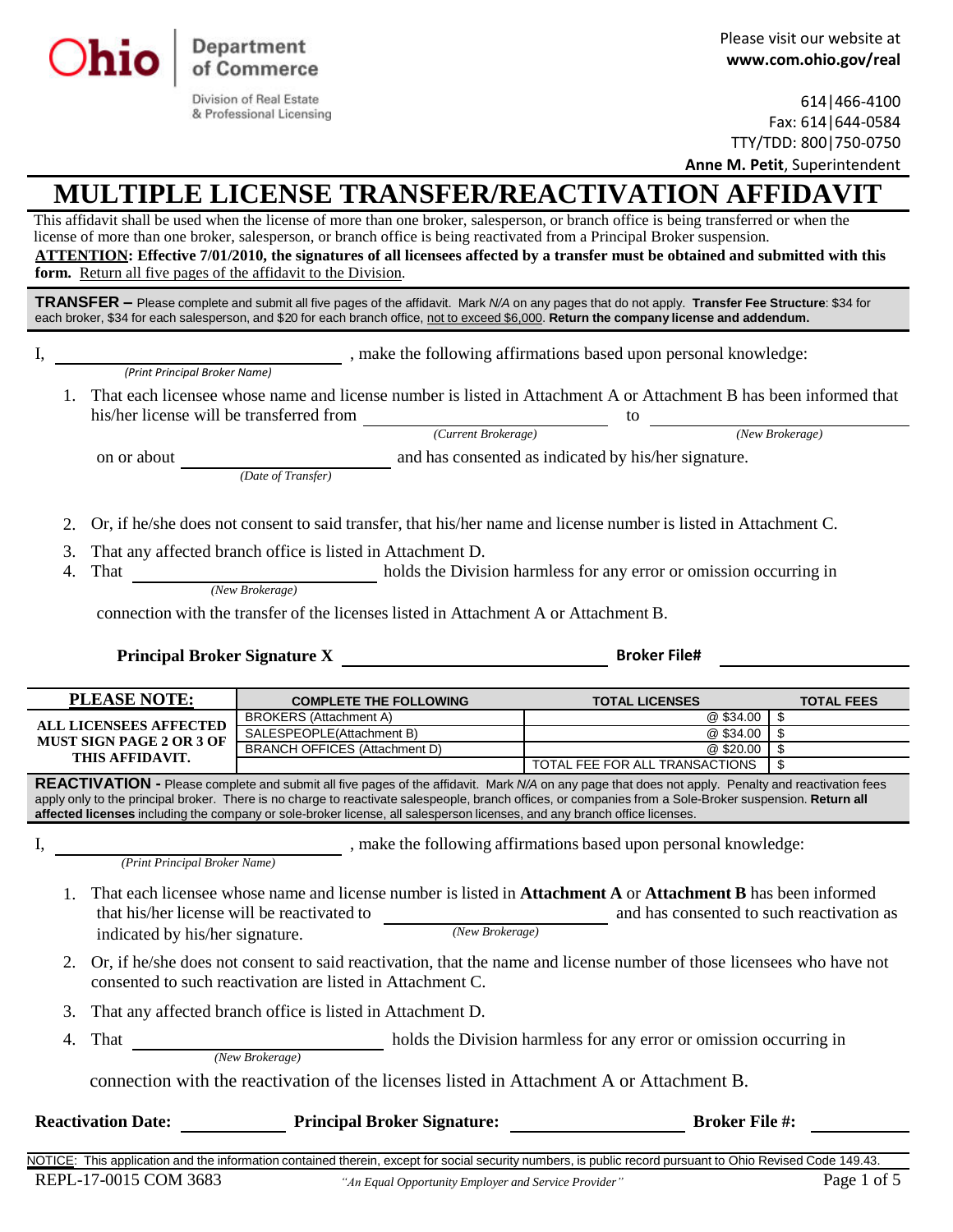| <b>ATTENTION TRANSFERRING OR REACTIVATING BROKERS: BY SIGNING THIS</b><br>PAGE, YOU ARE CONSENTING TO THE TRANSFER DESCRIBED ON PAGE ONE<br>OF THIS AFFIDAVIT. | <b>ATTACHMENT A - BROKERS</b> |                                      |                                                                       |                         |  |
|----------------------------------------------------------------------------------------------------------------------------------------------------------------|-------------------------------|--------------------------------------|-----------------------------------------------------------------------|-------------------------|--|
|                                                                                                                                                                |                               |                                      |                                                                       | FEE: \$34 PER BROKER    |  |
| OLD BROKERAGE NAME                                                                                                                                             | OLD FILE NUMBER               |                                      |                                                                       |                         |  |
| NEW BROKERAGE NAME (FOR TRANSFERS ONLY)                                                                                                                        |                               | NEW FILE NUMBER (FOR TRANSFERS ONLY) |                                                                       |                         |  |
| NEW BROKERAGE ADDRESS (FOR TRANSFERS ONLY)                                                                                                                     |                               |                                      | <b>NEW PHONE</b>                                                      | <b>NEW FAX</b>          |  |
| <b>CITY</b>                                                                                                                                                    | COUNTY                        |                                      | <b>STATE</b>                                                          | ZIP CODE                |  |
| <b>FILE NUMBER</b>                                                                                                                                             | PRINT FULL NAME OF BROKER     |                                      | <b>BROKER'S SIGNATURE</b>                                             |                         |  |
|                                                                                                                                                                |                               |                                      |                                                                       |                         |  |
|                                                                                                                                                                |                               |                                      |                                                                       |                         |  |
|                                                                                                                                                                |                               |                                      |                                                                       |                         |  |
|                                                                                                                                                                |                               |                                      |                                                                       |                         |  |
|                                                                                                                                                                |                               |                                      |                                                                       |                         |  |
|                                                                                                                                                                |                               |                                      |                                                                       |                         |  |
|                                                                                                                                                                |                               |                                      |                                                                       |                         |  |
|                                                                                                                                                                |                               |                                      |                                                                       |                         |  |
|                                                                                                                                                                |                               |                                      |                                                                       |                         |  |
|                                                                                                                                                                |                               |                                      |                                                                       |                         |  |
|                                                                                                                                                                |                               |                                      |                                                                       |                         |  |
|                                                                                                                                                                |                               |                                      |                                                                       |                         |  |
|                                                                                                                                                                |                               |                                      |                                                                       |                         |  |
|                                                                                                                                                                |                               |                                      |                                                                       |                         |  |
|                                                                                                                                                                |                               |                                      |                                                                       |                         |  |
|                                                                                                                                                                |                               |                                      |                                                                       |                         |  |
|                                                                                                                                                                |                               |                                      |                                                                       |                         |  |
|                                                                                                                                                                |                               |                                      |                                                                       |                         |  |
|                                                                                                                                                                |                               |                                      |                                                                       |                         |  |
|                                                                                                                                                                |                               |                                      |                                                                       |                         |  |
|                                                                                                                                                                |                               |                                      |                                                                       |                         |  |
|                                                                                                                                                                |                               |                                      |                                                                       |                         |  |
|                                                                                                                                                                |                               |                                      |                                                                       |                         |  |
|                                                                                                                                                                |                               |                                      |                                                                       |                         |  |
|                                                                                                                                                                |                               |                                      |                                                                       |                         |  |
|                                                                                                                                                                |                               |                                      |                                                                       |                         |  |
|                                                                                                                                                                |                               |                                      |                                                                       |                         |  |
|                                                                                                                                                                |                               |                                      |                                                                       |                         |  |
| TRANSFER THESE TOTALS TO THE TABLE ON PAGE 1<br>Attach additional pages as needed                                                                              |                               |                                      | TOTAL NUMBER OF BROKERS LICENSES<br><b>TOTAL BROKER TRANSFER FEES</b> | $\sqrt[6]{\frac{2}{5}}$ |  |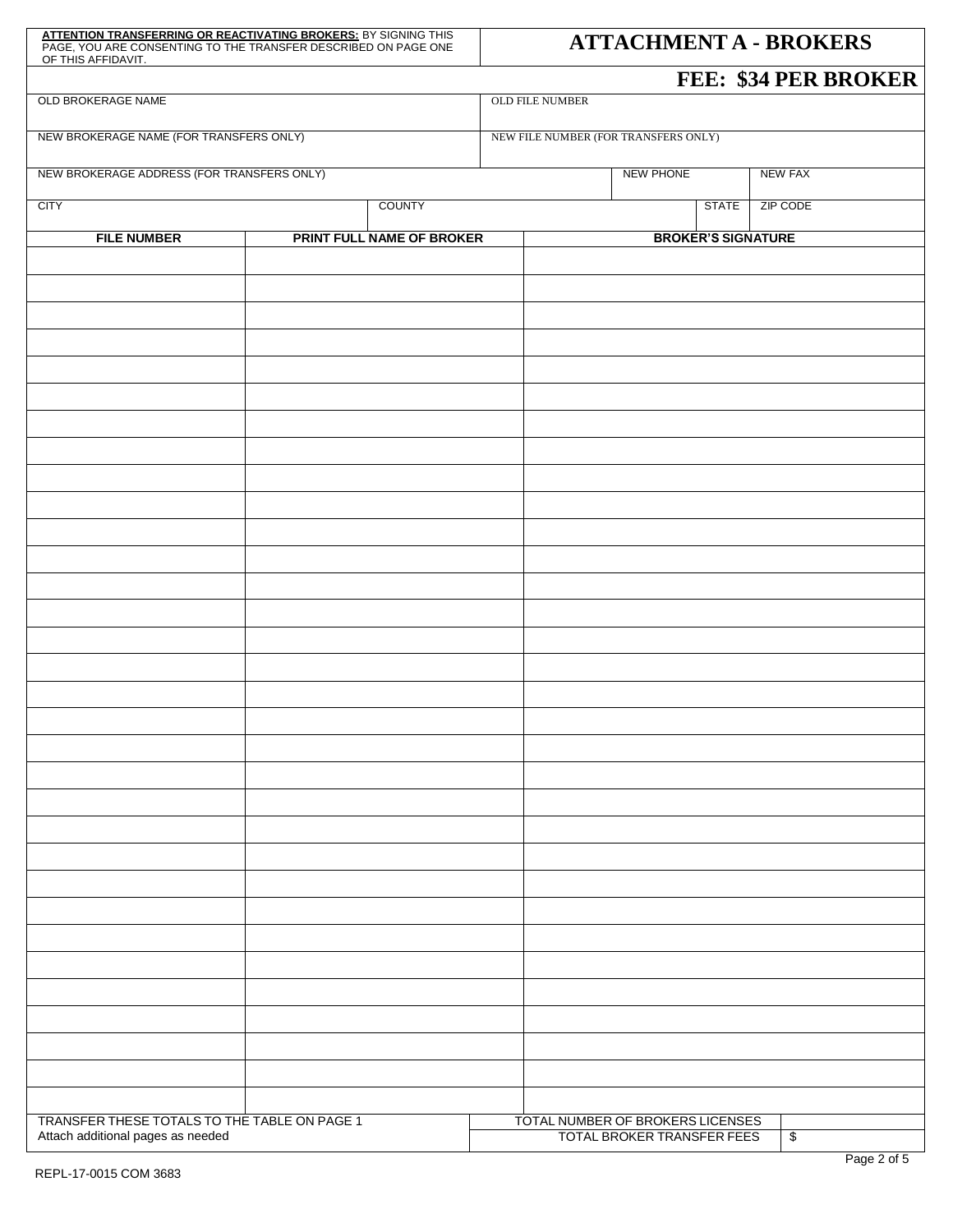| ATTENTION TRANSFERRING OR REACTIVATING SALESPERSONS: BY SIGNING<br>THIS PAGE, YOU ARE CONSENTING TO THE TRANSFER DESCRIBED ON PAGE<br>ONE OF THIS AFFIDAVIT. |                                |               | <b>ATTACHMENT B - SALESPERSON</b>    |  |              |                                |
|--------------------------------------------------------------------------------------------------------------------------------------------------------------|--------------------------------|---------------|--------------------------------------|--|--------------|--------------------------------|
|                                                                                                                                                              |                                |               |                                      |  |              | FEE: \$34 PER SALESPERSON      |
| OLD BROKERAGE NAME                                                                                                                                           |                                |               | <b>OLD FILE NUMBER</b>               |  |              |                                |
| NEW BROKERAGE NAME (FOR TRANSFERS ONLY)                                                                                                                      |                                |               | NEW FILE NUMBER (FOR TRANSFERS ONLY) |  |              |                                |
| NEW BROKERAGE ADDRESS (FOR TRANSFERS ONLY)                                                                                                                   |                                |               | <b>NEW PHONE</b>                     |  |              | <b>NEW FAX</b>                 |
| <b>CITY</b>                                                                                                                                                  |                                | <b>COUNTY</b> |                                      |  | <b>STATE</b> | <b>ZIP CODE</b>                |
| <b>FILE NUMBER</b>                                                                                                                                           | PRINT FULL NAME OF SALESPERSON |               |                                      |  |              | <b>SALESPERSON'S SIGNATURE</b> |
|                                                                                                                                                              |                                |               |                                      |  |              |                                |
|                                                                                                                                                              |                                |               |                                      |  |              |                                |
|                                                                                                                                                              |                                |               |                                      |  |              |                                |
|                                                                                                                                                              |                                |               |                                      |  |              |                                |
|                                                                                                                                                              |                                |               |                                      |  |              |                                |
|                                                                                                                                                              |                                |               |                                      |  |              |                                |
|                                                                                                                                                              |                                |               |                                      |  |              |                                |
|                                                                                                                                                              |                                |               |                                      |  |              |                                |
|                                                                                                                                                              |                                |               |                                      |  |              |                                |
|                                                                                                                                                              |                                |               |                                      |  |              |                                |
|                                                                                                                                                              |                                |               |                                      |  |              |                                |
|                                                                                                                                                              |                                |               |                                      |  |              |                                |
|                                                                                                                                                              |                                |               |                                      |  |              |                                |
|                                                                                                                                                              |                                |               |                                      |  |              |                                |
|                                                                                                                                                              |                                |               |                                      |  |              |                                |
|                                                                                                                                                              |                                |               |                                      |  |              |                                |
|                                                                                                                                                              |                                |               |                                      |  |              |                                |
|                                                                                                                                                              |                                |               |                                      |  |              |                                |
|                                                                                                                                                              |                                |               |                                      |  |              |                                |
|                                                                                                                                                              |                                |               |                                      |  |              |                                |
|                                                                                                                                                              |                                |               |                                      |  |              |                                |
|                                                                                                                                                              |                                |               |                                      |  |              |                                |
|                                                                                                                                                              |                                |               |                                      |  |              |                                |
|                                                                                                                                                              |                                |               |                                      |  |              |                                |
|                                                                                                                                                              |                                |               |                                      |  |              |                                |
|                                                                                                                                                              |                                |               |                                      |  |              |                                |
|                                                                                                                                                              |                                |               |                                      |  |              |                                |
|                                                                                                                                                              |                                |               |                                      |  |              |                                |
|                                                                                                                                                              |                                |               | TOTAL NUMBER OF SALESPERSON LICENSES |  |              |                                |
| TRANSFER THESE TOTALS TO THE TABLE ON PAGE 1.<br>Attach additional pages as needed.                                                                          |                                |               | TOTAL SALESPERSON TRANSFER FEES      |  |              | \$                             |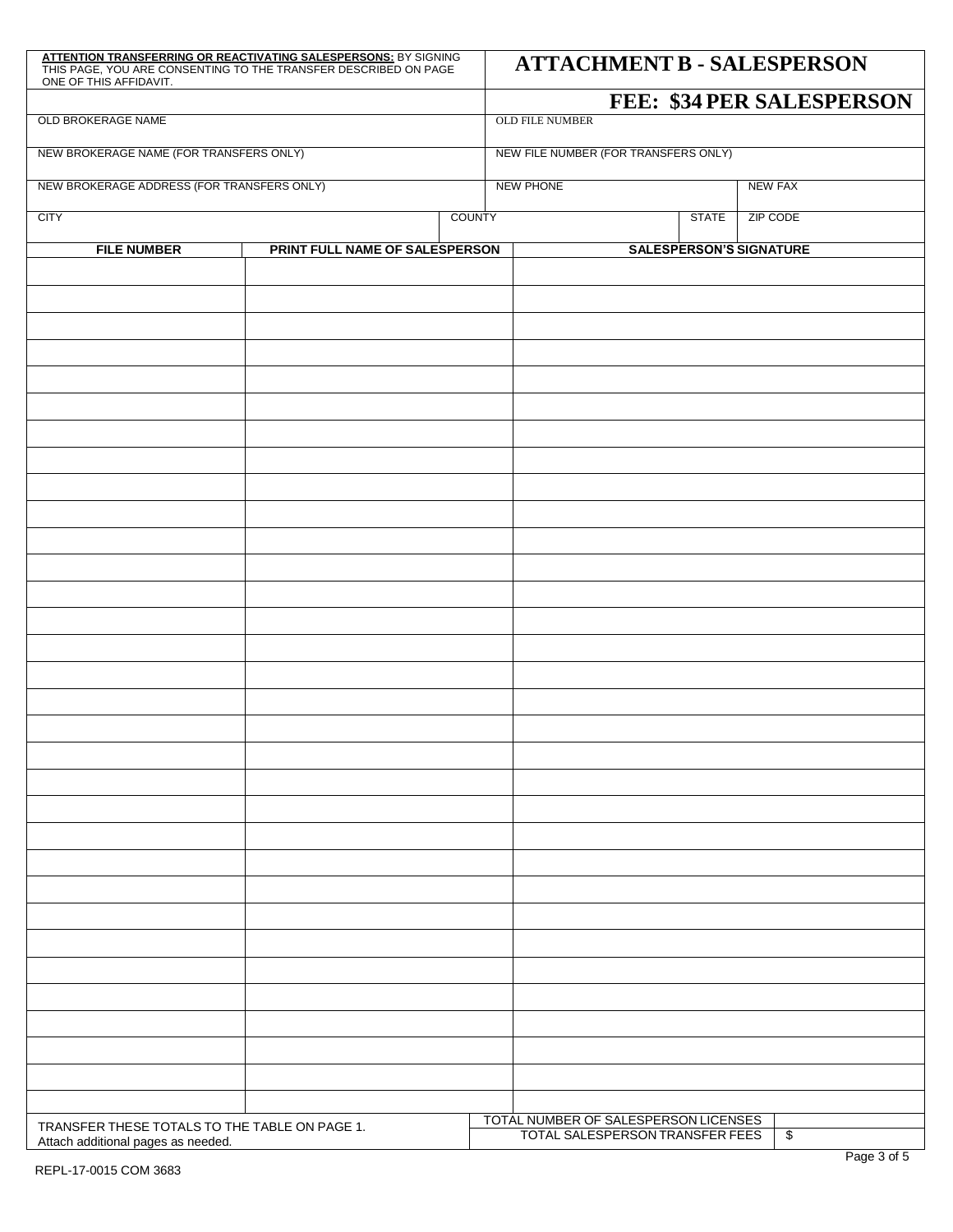| THE LICENSEES LISTED BELOW DO NOT CONSENT TO TRANSFER. |               | <b>ATTACHMENT C - NOT CONSENTED</b> |                                      |                       |  |  |
|--------------------------------------------------------|---------------|-------------------------------------|--------------------------------------|-----------------------|--|--|
| OLD BROKERAGE NAME                                     |               | <b>OLD FILE NUMBER</b>              |                                      |                       |  |  |
| NEW BROKERAGE NAME (FOR TRANSFERS ONLY)                |               |                                     | NEW FILE NUMBER (FOR TRANSFERS ONLY) |                       |  |  |
| NEW BROKERAGE ADDRESS (FOR TRANSFERS ONLY)             |               |                                     |                                      | <b>NEW FAX</b>        |  |  |
| <b>CITY</b>                                            | <b>COUNTY</b> |                                     | <b>STATE</b>                         | <b>ZIP CODE</b>       |  |  |
| FULL NAME OF LICENSEE                                  |               | <b>LICENSE</b>                      |                                      | <b>LICENSE NUMBER</b> |  |  |
|                                                        |               | $\Box$ BROKER<br>SALESPERSON        |                                      |                       |  |  |
|                                                        |               | $\Box$ BROKER                       |                                      |                       |  |  |
|                                                        |               | SALESPERSON<br>$\Box$ BROKER        |                                      |                       |  |  |
|                                                        |               | SALESPERSON<br>$\Box$ BROKER        |                                      |                       |  |  |
|                                                        |               | SALESPERSON<br>$\Box$ BROKER        |                                      |                       |  |  |
|                                                        |               | SALESPERSON<br>$\Box$ BROKER        |                                      |                       |  |  |
|                                                        |               | $\Box$ SALESPERSON                  |                                      |                       |  |  |
|                                                        |               | $\Box$ BROKER<br>$\Box$ SALESPERSON |                                      |                       |  |  |
|                                                        |               | $\Box$ BROKER<br>SALESPERSON        |                                      |                       |  |  |
|                                                        |               | $\Box$ BROKER<br>SALESPERSON        |                                      |                       |  |  |
|                                                        |               | $\Box$ BROKER                       |                                      |                       |  |  |
|                                                        |               | SALESPERSON<br>$\Box$ BROKER        |                                      |                       |  |  |
|                                                        |               | SALESPERSON<br>$\Box$ BROKER        |                                      |                       |  |  |
|                                                        |               | SALESPERSON<br>$\Box$ BROKER        |                                      |                       |  |  |
|                                                        |               | SALESPERSON                         |                                      |                       |  |  |
|                                                        |               | $\Box$ BROKER<br>SALESPERSON        |                                      |                       |  |  |
|                                                        |               | $\Box$ BROKER<br>SALESPERSON        |                                      |                       |  |  |
|                                                        |               | $\Box$ BROKER<br>SALESPERSON        |                                      |                       |  |  |
|                                                        |               | $\Box$ BROKER<br>SALESPERSON        |                                      |                       |  |  |
|                                                        |               | $\Box$ BROKER<br>SALESPERSON        |                                      |                       |  |  |
|                                                        |               | $\Box$ BROKER<br>SALESPERSON        |                                      |                       |  |  |
|                                                        |               | $\Box$ BROKER                       |                                      |                       |  |  |
|                                                        |               | SALESPERSON<br>$\Box$ BROKER        |                                      |                       |  |  |
|                                                        |               | SALESPERSON<br>$\Box$ BROKER        |                                      |                       |  |  |
|                                                        |               | SALESPERSON<br>$\Box$ BROKER        |                                      |                       |  |  |
|                                                        |               | SALESPERSON<br>$\Box$ BROKER        |                                      |                       |  |  |
|                                                        |               | $\Box$ SALESPERSON                  |                                      |                       |  |  |
|                                                        |               | $\Box$ BROKER<br>$\Box$ SALESPERSON |                                      |                       |  |  |
|                                                        |               | $\Box$ BROKER<br>SALESPERSON        |                                      |                       |  |  |
|                                                        |               | $\Box$ BROKER<br>SALESPERSON        |                                      |                       |  |  |
|                                                        |               | $\Box$ BROKER<br>SALESPERSON        |                                      |                       |  |  |
|                                                        |               | $\Box$ BROKER                       |                                      |                       |  |  |
|                                                        |               | SALESPERSON<br>$\Box$ BROKER        |                                      |                       |  |  |
|                                                        |               | $\Box$ SALESPERSON                  |                                      |                       |  |  |